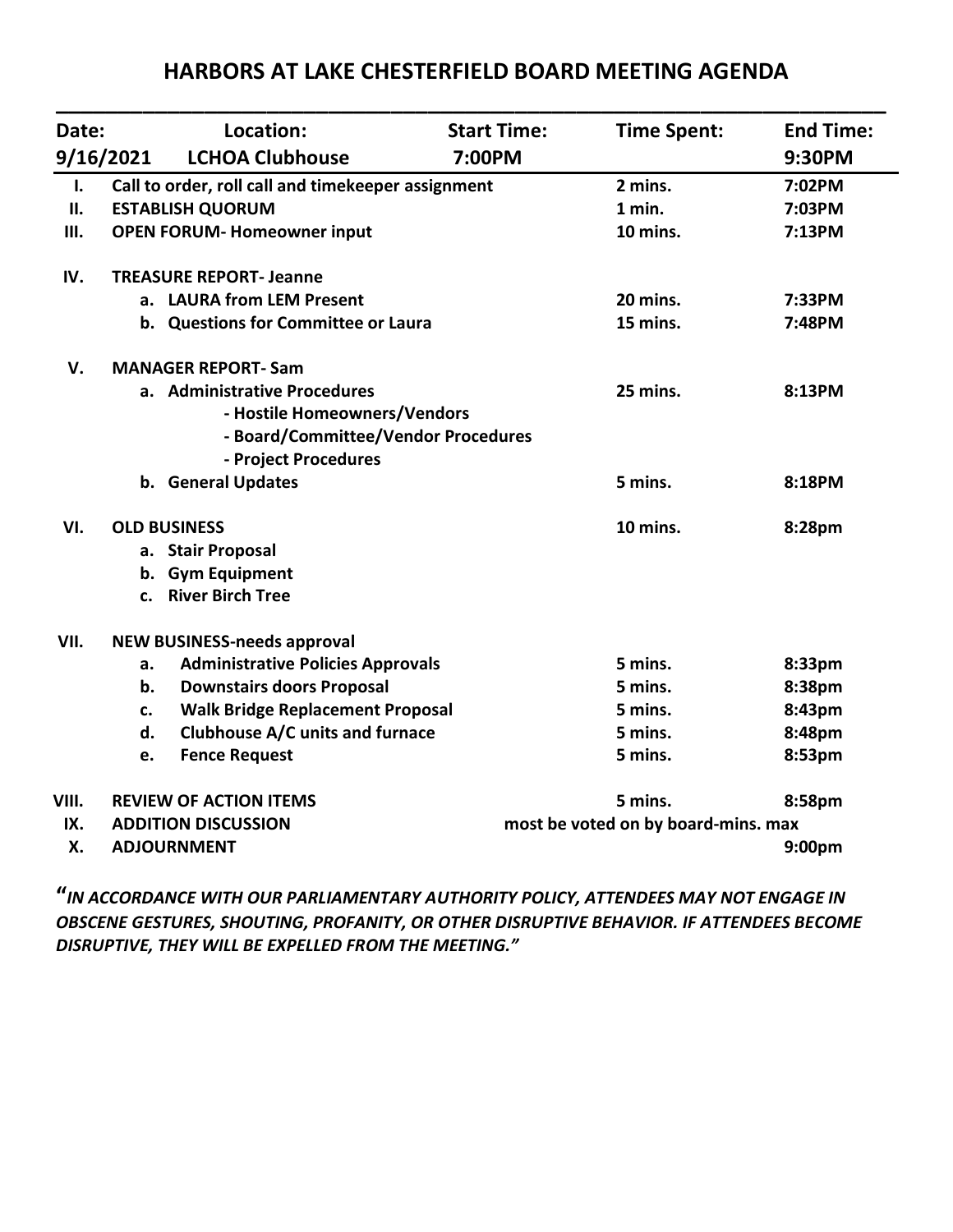## **Pool Committee:**

- The three bays are currently being cleaned out, and the grounds and pool committees are devising a solution to use the bays for table storage (and one for swim-team equipment???). Due to a lack of garage space, tables have been stored outside for the past few years and have subsequently sustained damage.
- $\bullet$  The adult pool will not be covered until after the 20<sup>th</sup> of September. Pat is scheduled to power wash and stain the concrete around the adult pool. I sent a detailed email with closing information to Propool, and Sam will follow up and coordinate from this point forward.
- Propool is reimbursing us for unused guard hours due to the guard shortage; Sam, please add this to your to-do list.
- We have several missing anchors that hold the pool covers, and they are being replaced by
- The large birch at the front of the pool entrance was cut down; when will the stump be removed?
- The pool committee will meet in October, so please email me directly if you have a wish list or something you would like addressed. \*\*\*This is a good opportunity to get your voice heard.
- Marina club, grounds, and pool had a joint committee meeting on September  $1<sup>st</sup>$ , and some ideas we want to address include a mandatory pre-season meeting with the swim team parent reps to address expectations, Sam creating a reusable checklist of tasks for the guards, and charging a flat fee for pool parties. The swim team parent reps need to store swim-team items that are currently out: lane-line reel, sign on the fence, starting blocks, the two patio boxes; Sam is sending an email.
- The pool restrooms are run-down and need maintenance, so the marina club and pool committees will discuss options and flush out what that entails.

## **Grounds Committee:**

- 1. Suggest we agree on a standard format for all committees to provide monthly updates
- 2. Walking path upgrade is completed.
- 3. Replacement of clubhouse side entry sidewalk is completed
- 4. River Birch tree near adult pool has been removed (hopefully this eliminates adult pool filter clogging)
- 5. Basketball court entry (concrete walkway) is completed, Greenwood will be completing extension of existing retaining wall and landscaping between tennis and BB courts in the coming weeks.
- 6. Bays next to garage have been mostly cleared out (2 of 3 are empty) for pool furniture storage. Furniture will be covered with tarps once all furniture is in place.
- 7. Adult pool deck will be power washed and sealed, same color as sun deck and area around baby pool. Pat will be performing this work over the next 2 weeks.
- 8. Proposal for replacement of rear steps is being presented in Brad's absence.
- 9. 30 retaining wall caps will be replaced in the near future, same contractor as rear steps, they anticipate 1 day to complete, depending on outcome additional blocks will be purchased and installed. Any that are needing to be cut will be by contractor, any not needing cutting will be by pat.
- 10. Fountain in upper lake will be removed and taken to a local motor repair shop, hopefully it can be repaired if not a replacement will be needed, will include in 2022 but request.
- 11. We look to be out of funds for tree removal, request for additional funds to cover any remaining needs for the last 3.5 months of the year. Requesting \$3000.00
- 12. I've talked with the HOA president for Nantucket, we cleared some honeysuckle from our common ground on Waterside so sign is visible. We also discussed meeting and looking at ways to share resources and hopefully save costs with some of the contractors more to follow.
- 13. Prep for holiday lighting on and around clubhouse.